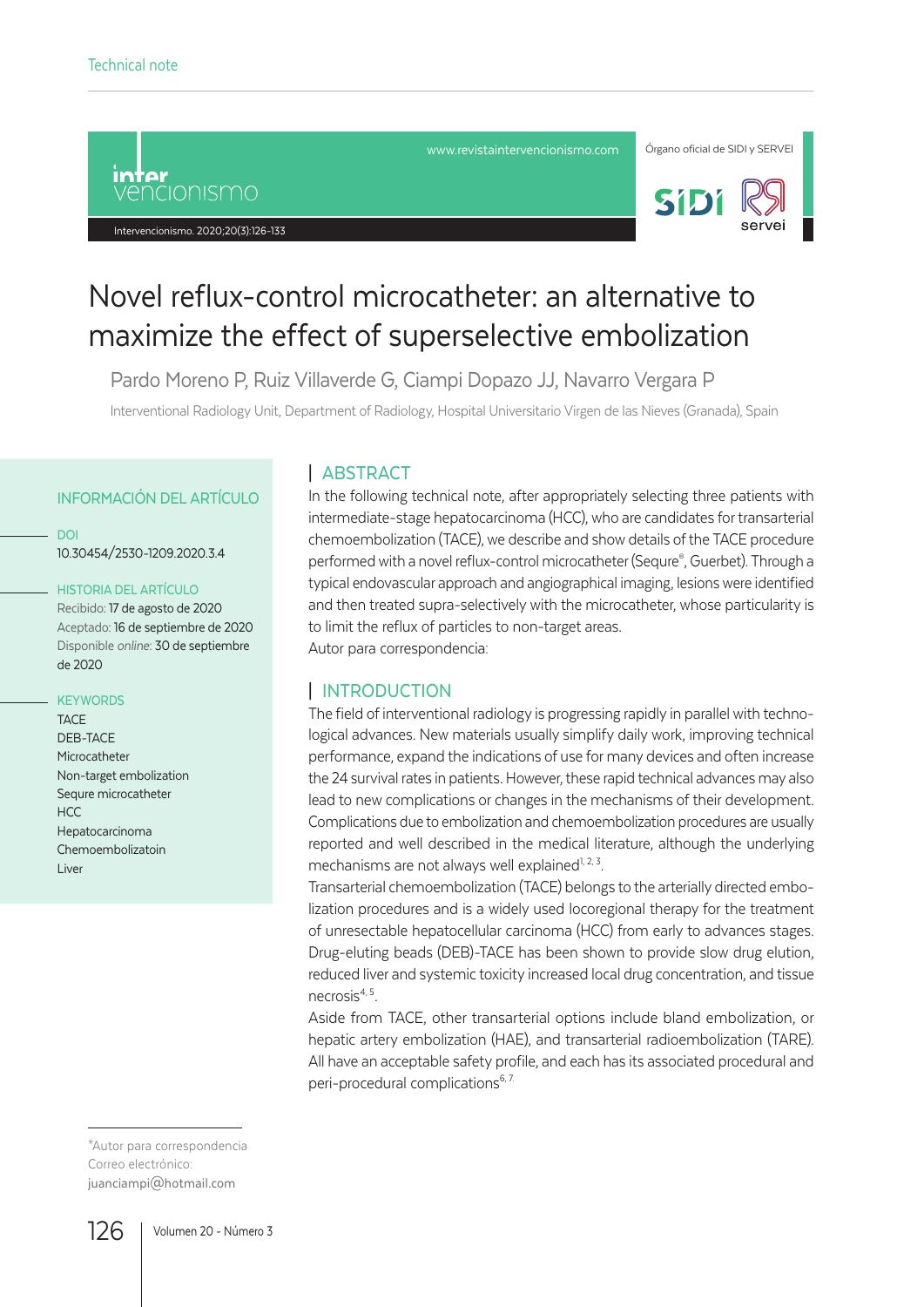One potential complication that may occur during all embolization procedures is when the embolic material migrates outside the desired treatment area, leading to a non-target embolization (NTE). When collateral vessels are embolized, there is a risk of embolizing branches indicating non-target tissue or organ embolization, which can lead to different consequences, depending on the location.

NTE following TACE, in particular, has two dangerous characteristics for the healthy tissue, one is ischemia, and the other is directly related to the cytotoxicity from the chemotherapeutic agent. For example, cutaneous problems, such as itching, erythema, and necrosis, may arise when the internal mammary, intercostal, or lumbar artery are embolized<sup>6</sup>. Gastrointestinal erosion, ulceration, or perforation can be caused by gastric, omental $4,8$ , and colic branch artery embolization. Paraplegia may result from the inadvertent embolization of spinal branches arising from intercostal or lumbar collateral vessels, and embolization of the cystic artery may cause cholecystitis or gallbladder infarction. Chemoembolization of the inferior phrenic artery may result in shoulder pain, pleural effusion, or basal atelectasis<sup>7</sup>. .

NTE is highly recognized and different complications can be caused by it, there may appear to be no evidence of NTE during the intraprocedural imaging. Post-procedural imaging like 57 Computed tomography (CT) can allow the recognition of NTE that otherwise could be clinically unrevealed, which might not be associated with an adverse clinical outcome. Cone-beam CT (CBCT) is also likely to help detect and therefore reduce NTE8. These sophisticated imaging techniques have particular importance during TACE procedures when treating extrahepatic vessels that may supply hepatic tumors. In light of such considerations, meticulous and thorough angiographic examinations, as well as a good understanding of classic and variant hepatic anatomy are vital to reduce the incidence of NTE.

It is important to analyze the incidence of NTE after an embolization procedure, especially to assess the effect on complication rate and length of hospital stay.

To avoid the complications due to NTE, apart from the aforementioned importance of the pre-, intra- and post-procedural imaging, selective catheterization should be achieved by placing the microcatheter tip as close as possible to the specific branch or branches supplying the desired target<sup>7</sup>. Embolic materials should be infused at a slow rate and in a controlled manner, to reduce reflux into a non-target vessel $4, 8, 9$ .

Coils and gelatin sponge particles may also be used to occlude and protect the territory of the normal distal branches before embolization, although this solution is not always feasible nor convenient.

However, even CBCT or CT-angiography with the microcatheter in the vessel to be embolized will not eliminate the risk of NTE, since NTE may occur as a result of changes in flow dynamics that occur during the embolization procedure, particularly when the endpoint is the flow stasis. These changes could result in reflux into non-target territories, which could be prevented with the use of specific microcatheters intended to reduce reflux. The importance of using a dedicated delivery device which prevents reflux should be taken into consideration, to optimize and save time during embolization procedures. Microcatheters are commonly used during most arterial embolization procedures. SeQure® (Guerbet, Roissy, France) is an innovative reflux-control microcatheter for peripheral embolization procedures which relies on flow dynamics as the foundation of its mechanism of action. It can optimize the delivery of calibrated microspheres of specific sizes.

The device has a regular microcatheter characteristic with a non-tapered internal lumen for the delivery of embolics, and two radiopaque markers (placed at a distance of 11 mm) at the tip (distal marker being at 0.5-1 mm from the point of exit). Near the distal atraumatic tip, between the two markers, it has a specific characteristic of side slits (approximately 50 µm in width) which allows contrast media to exit radially in addition to the standard fluid flow through the distal tip of the catheter. The contrast 94 media that comes out of the side-holes creates turbulence in the space surrounding the slits, between microcatheter and vessel, which acts as a fluid barrier in that given portion. This fluid-dynamic barrier redirects the beads that tend to create upstream reflux back to their flow-directed trajectory, preventing the beads from refluxing into non-target areas, and thus eliminating, or strongly reducing, undesired NTE. Moreover, Sequre® allows for the hemodynamic arrangement to be preserved, by favoring and maintaining unaltered the natural blood flow. The side slit patterns are specifically configured per catheter size. These patterns were designed to enable the contrast media to exit radially with the same effect in the different microcatheters, despite the dimensional differences, allowing the diverse models to be compatible with variable embolic beads sizes. Under fluoroscopy, the radial flow of contrast media exiting through the side holes in the SEQURE®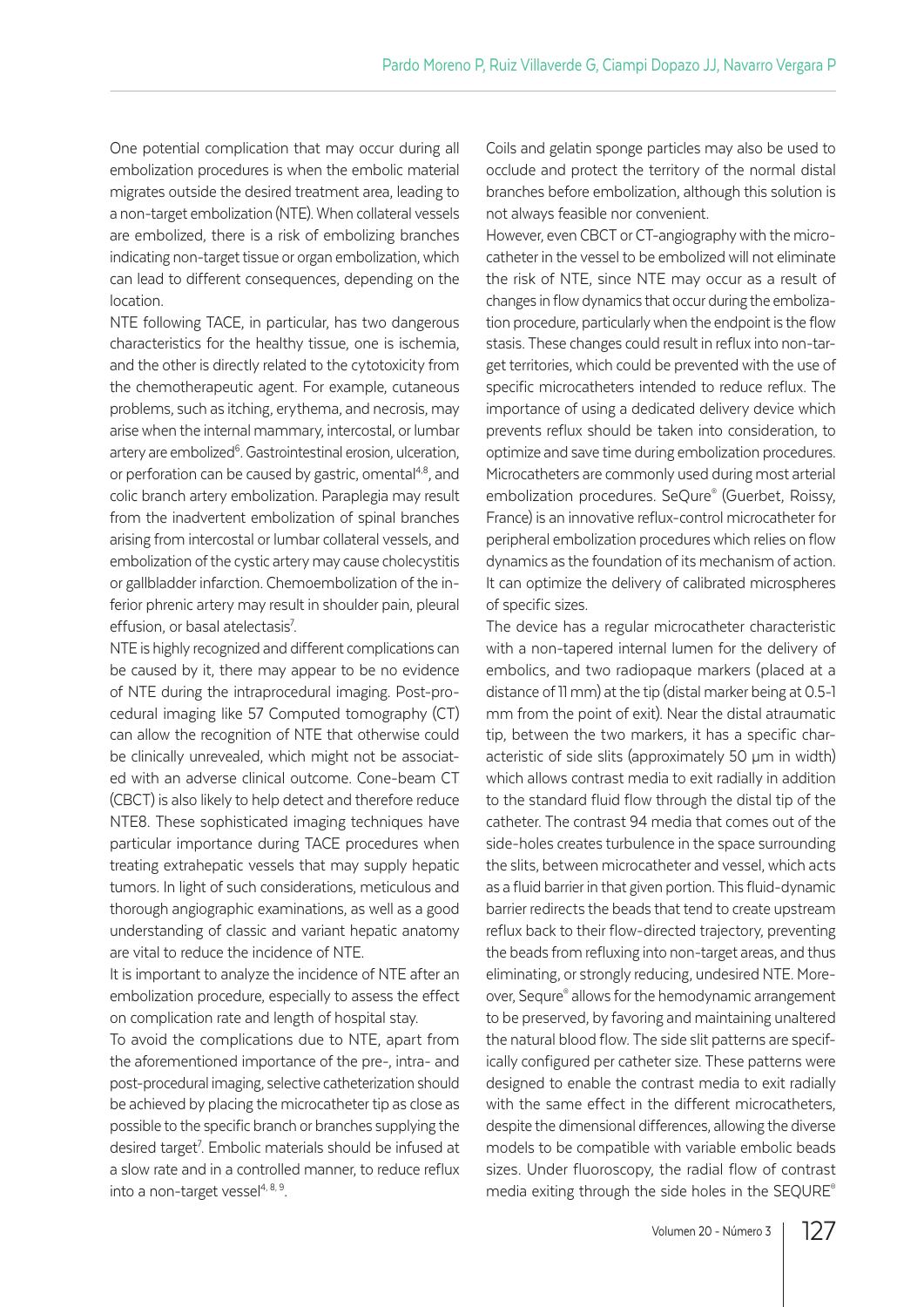microcatheter can be seen, giving the physician indication of the vessel flow dynamics. This design not only attempts to reduce the risks of NTE, with less potential damage to surrounding tissue but may deliver more amount of treatment embolic, as the beads are redirected towards the target.

The purpose of this study is to demonstrate early results and the expert opinion after initial experience in two patients using specific antireflux microcatheter (SEQURE® ) in the treatment of unresectable HCC with TACE.

# | MATERIALS AND METHODS PATIENTS

1. A 61-year-old man with a medical history of alcoholic liver cirrhosis under routine surveillance in the hepatology outpatient clinic underwent percutaneous microwave ablation of focal HCC of 3.1 cm under US guidance.

Four months later, pre-procedural abdominal CT and Magnetic resonance imaging (MRI) imaging demonstrated multiple liver lesions, with a dominant lesion in the IV hepatic segment of 55 mm of diameter that showed significant growth. Further workup revealed an aspartate aminotransferase level of 65 U/L (normal range, 124 0-39 U/L), an alanine aminotransferase level of 60 U/L (normal range, 7-41 U/L), alkaline phosphatase level of 85 U/L, total bilirubin level of 1.2 mg/dl, negative hepatitis serology, normal renal function, alpha-fetoprotein level of 11 UI/ml (normal range, 0-5 UI/ ml). The multidisciplinary liver tumor board consensus was a recommendation for chemoembolization, (intermediate stage patient, according to BCLC), to limit disease progression, downstaging it, and potentially select the patient for a future liver transplant.

2. 75-year-old woman with a medical history of C virus cirrhosis diagnosed in the past 21 years under routine surveillance in the hepatology clinic. During the last liver CT imaging control, two HCC lesions greater than 3 cm were demonstrated at right lobe liver segments. The HCC dominant lesion was located in segment VIII with a major diameter of 42 mm. Further workup revealed an aspartate aminotransferase level of 82 U/L (normal range, 0-39 U/L), an alanine aminotransferase level of 65 U/L (normal range, 7-41 U/L), alkaline phosphatase level of 92 U/L (normal range, 47-111 U/L), total bilirubin level of 1.5 mg/dl, normal renal function, alpha-fetoprotein level of 13 µg/L. The multidisciplinary liver tumor board consensus was a recommendation for chemoembolization, (intermediate stage patient, according to BCLC), to limit disease progression.

## | PROCEDURE

The procedure was carried out by two interventional radiologists with an experience of 11 and 17 years, respectively, performing TACE in unresectable HCC.

#### CASE 1:

After local anesthesia (mepivacaine 2%), a 5-FR sheath (Terumo® , Tokyo, Japan) was inserted into the femoral artery. Using a combination of a C2 – 5FR catheter and hydrophilic guidewire of 0.035 inches, the celiac trunk and the proper hepatic artery were catheterized. Angiography was then performed to study and identify the pathological vessels leading to the lesion and segment VI, collateral arteries, and the potential presence of arteriovenous fistulae or malformations.

Once the angiographic images were carefully assessed, the 2.8Fr SeQure® microcatheter (Guerbet, Roissy, France) was advanced on a 0.014" guidewire, 165 cm (Transend®, Boston Scientific, Marlborough, MA, US) right hepatic artery branch feeding the target lesion, in segment VI (Figure 1). Another selective angiography was then performed from the microcatheter to better study the peripheral branches of the catheterized vessel. Once the microcatheter was placed in the desired position, embolization was performed using 300-500 µm DC-beads®, BTG (Boston Scientific Corporation) mixed with saline solution and iodinated contrast (ratio 1:1). The injection was carried out slowly until the reflux of the embolizing material became evident at the proximal radiopaque mark of the microcatheter (Figure 2). By avoiding, or

| <b>CATHETER</b>           | <b>CATHETER OD</b> | Length (cm)   | Inner diameter<br>(in/cm) | Max GW (in) | <b>Embolic Compatibily</b>                        | <b>Max injection</b><br>pressure |
|---------------------------|--------------------|---------------|---------------------------|-------------|---------------------------------------------------|----------------------------------|
| <b>SEOURE<sup>®</sup></b> | 2.4 Fr (0.8mm)     | 105, 130 150  | $0.022''$ (0.57 mm)       | 0.018'      | <b>Medium Embolics</b><br>$(70 - 500 \text{ um})$ | 1200 PSI                         |
| <b>SEOURE<sup>®</sup></b> | 2.7 Fr (0.9mm)     | 105, 130, 150 | $0.025''$ (0.65 mm)       | 0.021''     | <b>Medium Embolics</b><br>$(70 - 500 \mu m)$      | 1200 PSI                         |
| <b>SEOURE<sup>®</sup></b> | 2.8 Fr (0.93mm)    | 105, 130 150  | $0.027''$ (0.70 mm)       | 0.021'      | Medium-Large Embolics<br>$(70-700 \mu m)$         | 1200 PSI                         |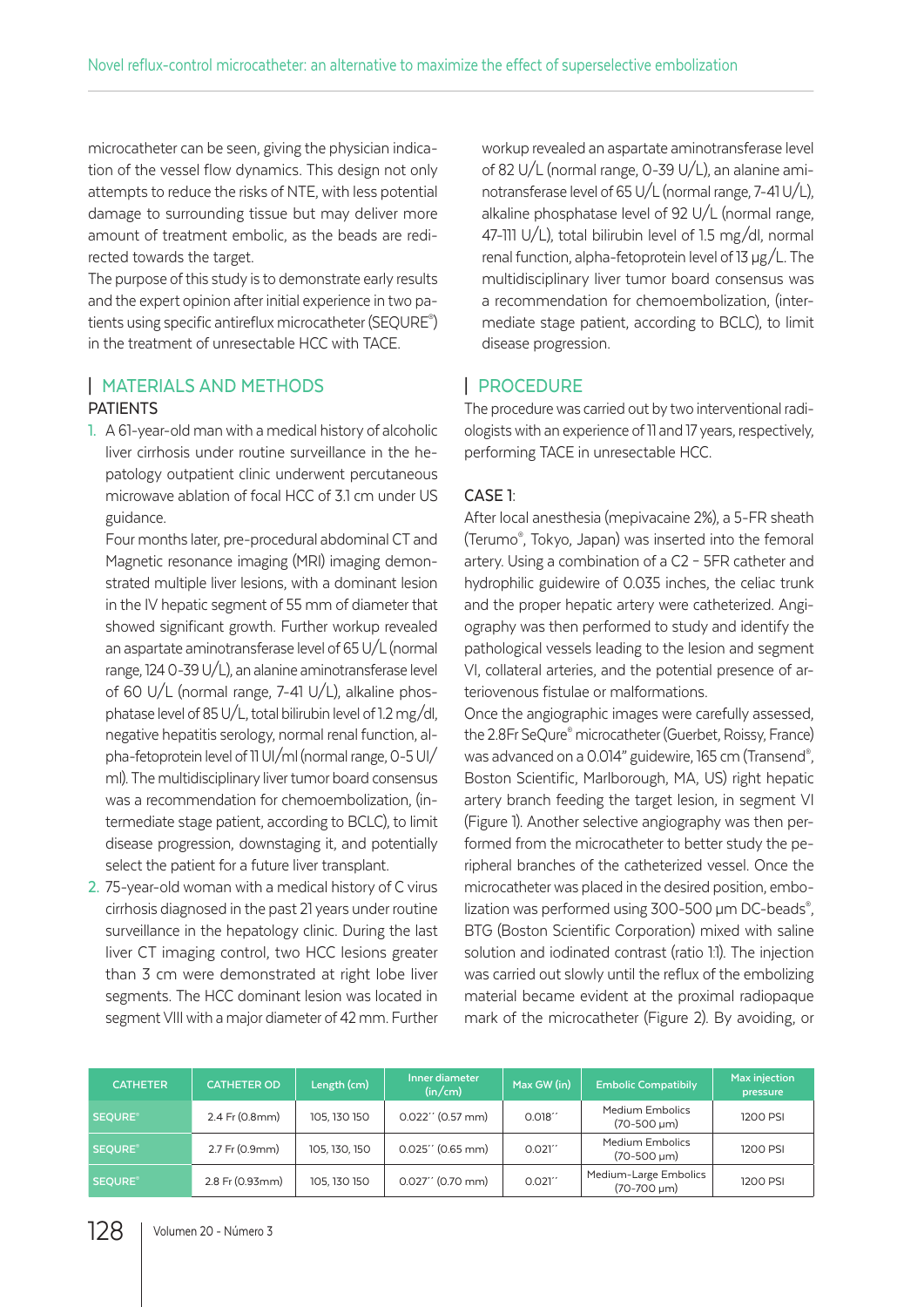strongly reducing, the reflux of particles, non-target embolization was also highly controlled during the procedure. The injection was stopped when the blood flow was slowed, and the typical endpoint was reached once stasis was achieved. The complete occlusion of the branches feeding the tumor was achieved (Figure 3). Final control angiography was performed, which demonstrated a successful embolization.



Figure 1. Hepatic artery angiogram demonstrated a dominant hepatocarcinoma lesion located in segment VI.



Figure 2. A 2.8 French Sequre® Guerbet microcatheter (Roissy, France) was advanced to the feeding tumoral artery and embolization was performed without undesired occlusion of other right segmental arteries. Microcatheter proximal radiopaque mark (black arrow).

The total amount of doxorubicin administered was 150 mg, 47 minutes of procedure duration, and fluoroscopy time 13 minutes. No immediate complications were observed. The patient was discharged after 48 hours without postembolization syndrome.

#### CASE 2:

After local anesthesia (mepivacaine 2%), a 5-Fr sheath was inserted into the common femoral artery. Using a combination of a C2 of a 5-Fr catheter and hydrophilic guidewire of 0.035 inches, the celiac trunk and the proper hepatic artery was catheterized. Angiography was then performed to study and identify the pathological vessels leading to the lesion and segment VIII, collateral arteries, and the potential presence of arteriovenous fistula or malformations.

Once the angiographic images were carefully assessed, the 2.8Fr SeQure® microcatheter (Guerbet, Roissy, France) was advanced on a 0.014" guidewire, 165 cm (Transend®, Boston Scientific, Marlborough, MA, US) 181 into the right hepatic artery branch feeding the target lesion, in segment VIII (Figure 4).

Another selective angiography was then performed from the microcatheter to better study the peripheral branches of the catheterized vessel. Once the microcatheter was placed in the desired position, embolization was performed using 100 µm Embozene TANDEM®



Figure 3. After embolization, there was no further flow into the tumoral branch vessel. Arterial flow into other segmental nontarget branches.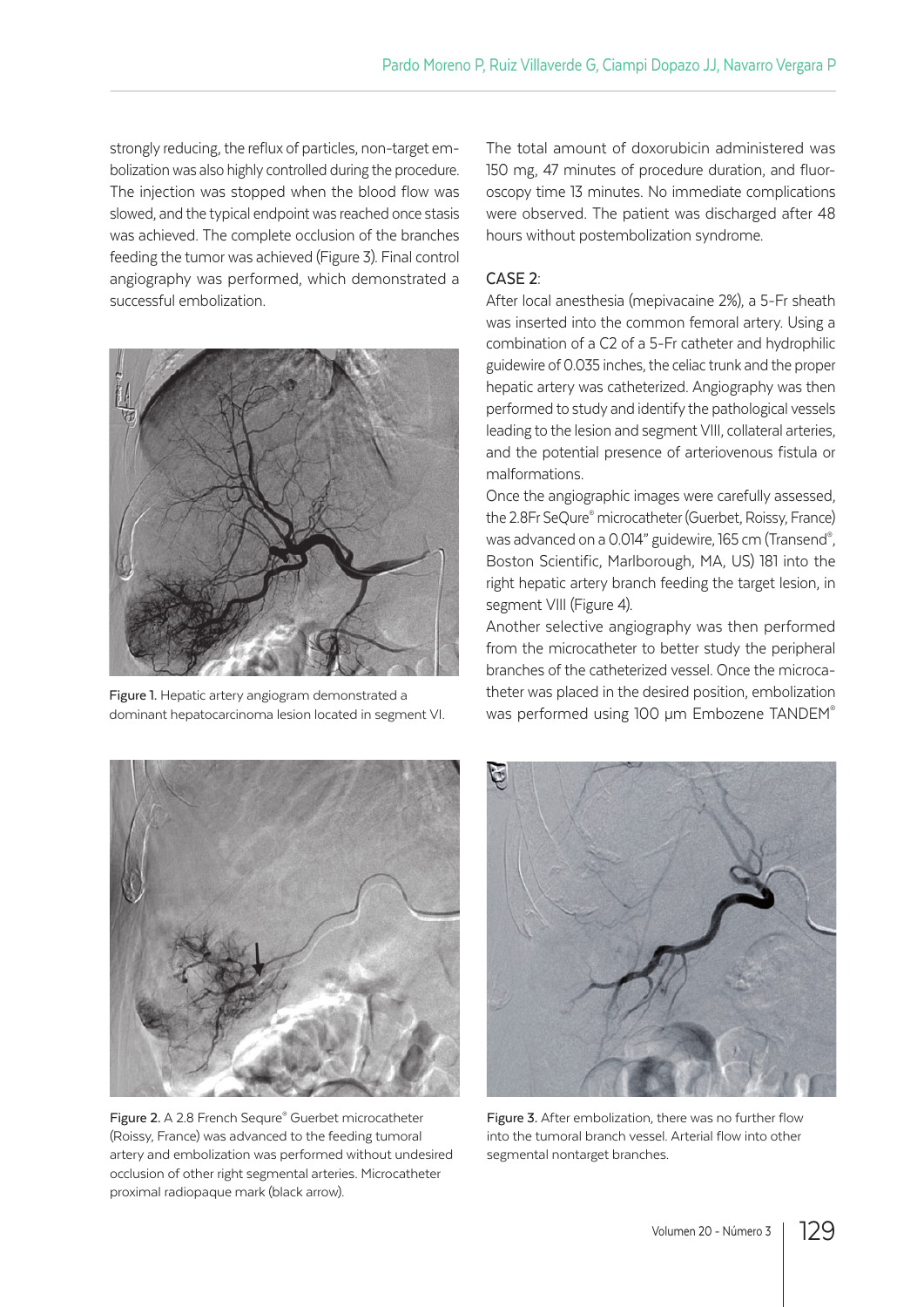microspheres, (Varian Medical Devices, Palo Alto, CA, US) 3 cc of microspheres solution mixed with 5 cc saline solution and 7 cc of iodinated contrast.

The injection was carried out slowly until the reflux of the embolizing material became evident at the proximal radiopaque mark of the microcatheter (Figure 5). Is important to consider flushing with saline solution after each microspheres doses injection to prevent microcatheter clogging. By avoiding, or strongly reducing, the reflux of particles, non-target embolization was also highly controlled during the procedure.

The injection was stopped when the blood flow was slowed, and the endpoint was reached once stasis was achieved. The complete occlusion of the branches feeding the tumor was achieved (Figure 6). Final control angiography was performed, which demonstrated a successful embolization.



Figure 4. Hepatic artery super selective angiogram demonstrated a hepatocarcinoma lesion located in the segment VIII.



Figure 5. A 2.8 French Sequre® Guerbet microcatheter (Roissy, France) was advanced to the feeding tumoral artery and embolization was performed without undesired occlusion of other right segmental arteries. Microcatheter proximal radiopaque mark (black arrow).



Figure 6. The final hepatic angiogram showed occlusion of the desire arterial branch. No evidence of nontarget embolization.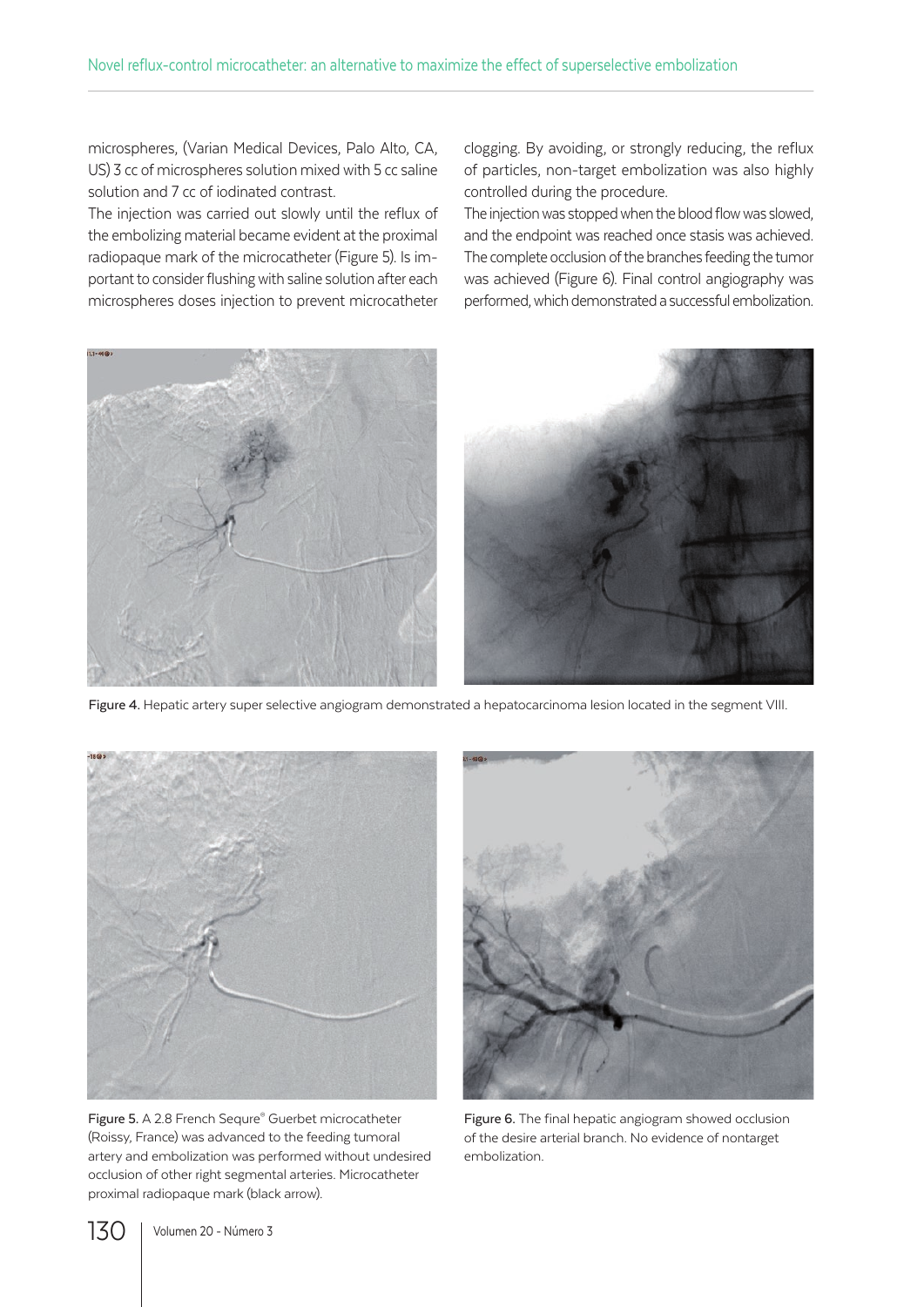The total amount of doxorubicin administered was 75 mg. No immediate complications were observed. The patient was discharged after 48 hours with the mild postembolization syndrome.

# | THE EXPERT OPINION

SeQure® microcatheter (Guerbet, Roissy, France) provides similar visibility and trackability than other very known microcatheters in our practice. Additionally, this device is compatible with 5Fr catheters, and microwires ranging from 0.014´´to 0.018´´. Possibly, this device allows the same or a higher load of embolization material (particles loaded with doxorubicin in this technical note) to be inserted more safely than other microcatheters by allowing more clear control of reflux and nontarget embolization. Future studies will be aimed at demonstrating this possibility. It is very important to remember that during particle administration, we must perform it at a steady pace and flushing with saline solution to avoid clogging of the microcatheter.

# | DISCUSSION

In recent years, with the increasing amount of embolization procedures for different therapeutic indications, many new materials have become available for clinical use, alongside potential complications that must be constantly monitored, to guarantee safe and effective procedures $^{7, 8}$ .

Besides complications like drug toxicity, allergic reactions, and bleeding of the puncture site, the potential consequences of inadvertent involuntary of NTE, mainly due to nonvisible reflux of embolic material, remains one of the main challenges to be addressed in interventional radiology<sup>4</sup>. Particle reflux during tumor embolization or chemoembolization procedures, particularly in the liver, has always been considered one of the most important mechanisms leading to the development of potential negative clinical consequences, such as an increase in mortality and morbidity with consequential lengthening of hospitalization stay.

Factors influencing the severity of complications related to NTE include the amount of reflux material, size and type of embolic material used, the organ involved in reflux, the functional status of the affected organ, collateral perfusion, and the patient's general condition.

A large number of complications have been described in association with embolization techniques; however, their rate varies widely in the different series because not all institutions use the same embolization techniques,

and because the inclusion criteria and patient selection are not always identical. The most frequently reported complications in the different series, independent of the embolization technique used, include liver infarction/abscess, acute cholecystitis, pulmonary embolism, splenic infarction, ischemic hepatitis, acute pancreatitis, gastrointestinal mucosal lesions, and spinal cord injury<sup>5</sup>. . Overall, the most frequent causes of death associated with embolic complications are fulminant pancreatitis, spinal shock, liver necrosis, and ischemic hepatitis. When referred to the liver TACE procedures, particle reflux has normally been attributed to an increase in the injection rate during the embolization phase. However, there are many other factors which may influence it, like the pressure variations of the different vessels during embolization, and alterations of flow dynamics<sup> $1, 4, 5$ </sup>.

A significant factor that can influence the severity of complications is the amount of embolic material used<sup>1,5</sup>. The total amount of particles injected can also lead to reflux if the target area is filled with particles and also an excessive embolization is performed. Also, the particle size plays an important role regarding that small particles can reach more distally (more peripheral) vascular areas, whereas large particles can occlude more proximal vessels more quickly, increasing the risk of embolization into other areas.

Particles, particularly small ones, can reach other areas via intra-arterial communications or collateral vessels. Both mechanisms may lead to NTE. In the case of intrahepatic NTE, liver function is another important factor influencing the severity of complications: it mostly occurs undetected and is usually not clinically relevant in patients with sufficient functional hepatic reserves (Child A-Class patients). For example, the best candidates for liver embolization are those with preserved liver function and asymptomatic multinodular tumors but without vascular invasion or extrahepatic spread, while patients with liver decompensation or hepatic failure (Child-Pugh B and C Classes) should be excluded since ischemic insult of the liver can lead to severe adverse events. Although the incidence of liver abscess following TACE is generally low (0.26–3.12%), mortality can reach as high as 20%<sup>10</sup>. In patients with reduced liver function, even a low degree of intrahepatic NTE may represent a serious problem<sup>1, 3</sup>.

The elasticity of the particles used to embolize and the material of which they are made from is also an important characteristic to address for the penetration rate and therefore in the pathophysiology of NTE and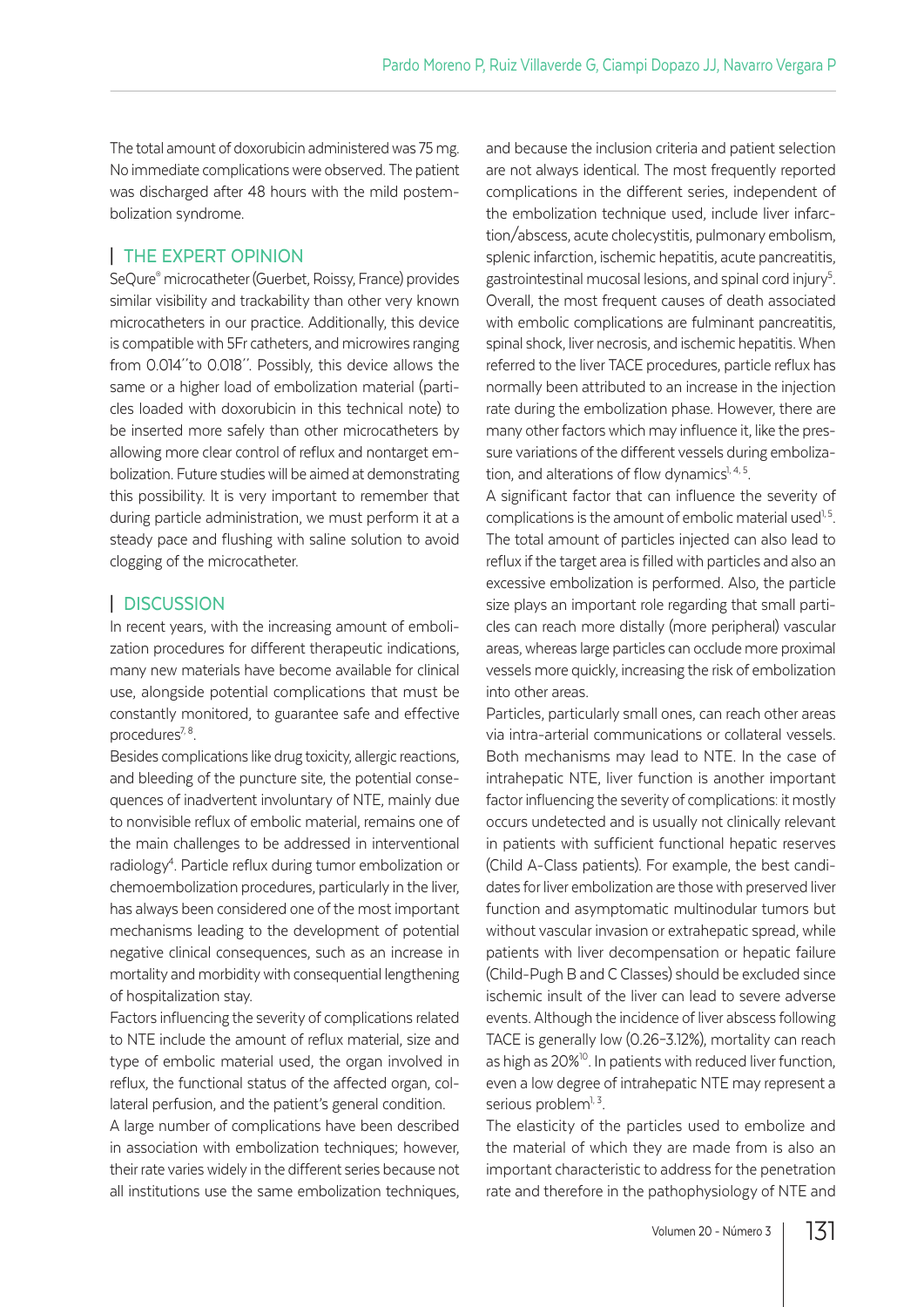reflux. Microspheres with a high degree of elasticity are more likely to reach deep areas within the vessels. Clinical studies and the results of studies on animal models have shown that certain gelatin particles, considered to have a transient and temporary embolic effect can initially produce occlusion of a vessel on angiography. However, after some time, in the order of weeks, it is possible to detect reperfusion within the same vessel<sup>8</sup>. Other materials, which are permanent embolizing agents, can instead produce wide ischemic effects because of the reduced likelihood of revascularization within the same vessel. These particles may seem attractive if a permanent or long-term vascular occlusion is desired; however, the use of these particles can also result in a severe ischemic event if NTE occurs<sup>2</sup>. Moreover, the ability of target-specific microspheres to carry therapeutic agents (such as drugs, genes, or proteins) is essential for the treatment of liver tumors in particular.

The importance of combining therapeutics with a target-specific microsphere is the resulting capacity for concentrating high doses of therapeutic agents in the target region while minimizing systemic toxicity<sup>4, 5</sup>. The proposed mechanisms for drug release from particles to target cells can also affect healthy tissue if particles migrate with NTE.

Variants in vascular anatomy as well as collateral circulation are also factors that should be sufficiently known to every interventional operator to prevent NTE. A blood vessel whose origin contacts another embolized vessel increases the likelihood of NTE in this vessel, even if only low particle reflux is present. In the same way, collateral vessels that normally present reduced flow can increase their flow after embolization of other main arteries and, therefore, facilitate particle flow to other organs.

One point that has not been completely understood is the reflux of particles during angiographic control. In general, the operators performing an embolization procedure easily state that injection should be slow, with continuous fluoroscopic monitoring to ensure that there is no reflux of chemoembolization material. Angiographic control is a very important aspect during embolization, to evaluate whether more material is needed as well as to exclude particle reflux; paradoxically, this is one of the phases of particle embolization in which there is more likelihood of reflux.

Two strategies are recommended to avoid reflux and NTE induced by angiographic controls. The first is, of course, to try to reduce the velocity of the injection. The second is to recommend waiting 3–5 min before performing the last control; this gives the particles time to accumulate and compact deep in the vessels with every blood pulse. The same occurs if a microcatheter is used, which is why this component plays such an important role in embolization procedures $1, 3, 4$ .

# | CONCLUSION

The most serious complications after chemoembolization are mostly derived from inadvertent embolization and non-super selective embolizations, as well as an excessive dose of chemotherapy, which is why it is essential to choose the appropriate materials to use, to avoid complications such as liver failure, bilomas, ischemic cholecystitis, etc. Since the Precision V study, many authors have found themselves searching for the optimal treatment of TACE. Different studies have reported high percentages of toxicity concerning DEB-TACE, although most of these are incidental findings, without symptomatic repercussions.

NTE is a dynamic process that should be well understood to allow a better understanding of its effects and to prevent its development. Complications related to embolization and chemoembolization remain a problem, even with the development of low-profile catheters and the introduction of new embolization agents. Techniques described for preventing NTE include protection against reflux by use of occlusion balloons and coils or the use of dedicated delivery microcatheters.

The use of a reflux-control type of microcatheter (Sequre® Guerbet), as tested in the 2 cases presented in this technical note, is a valid alternative to reduce inadvertent NTE during embolization with microspheres. With its radiopaque markers at the tip, and a particular mechanism allowing to clear the portion of reflux from the beads, the Sequre microcatheter has slits that are smaller than the smallest particles used, creates a fluid barrier that prevents the embolic material from migrating to undesired vascular territories.

# | CONFLICTS OF INTEREST

All of the authors declares they have no conflict of interest.